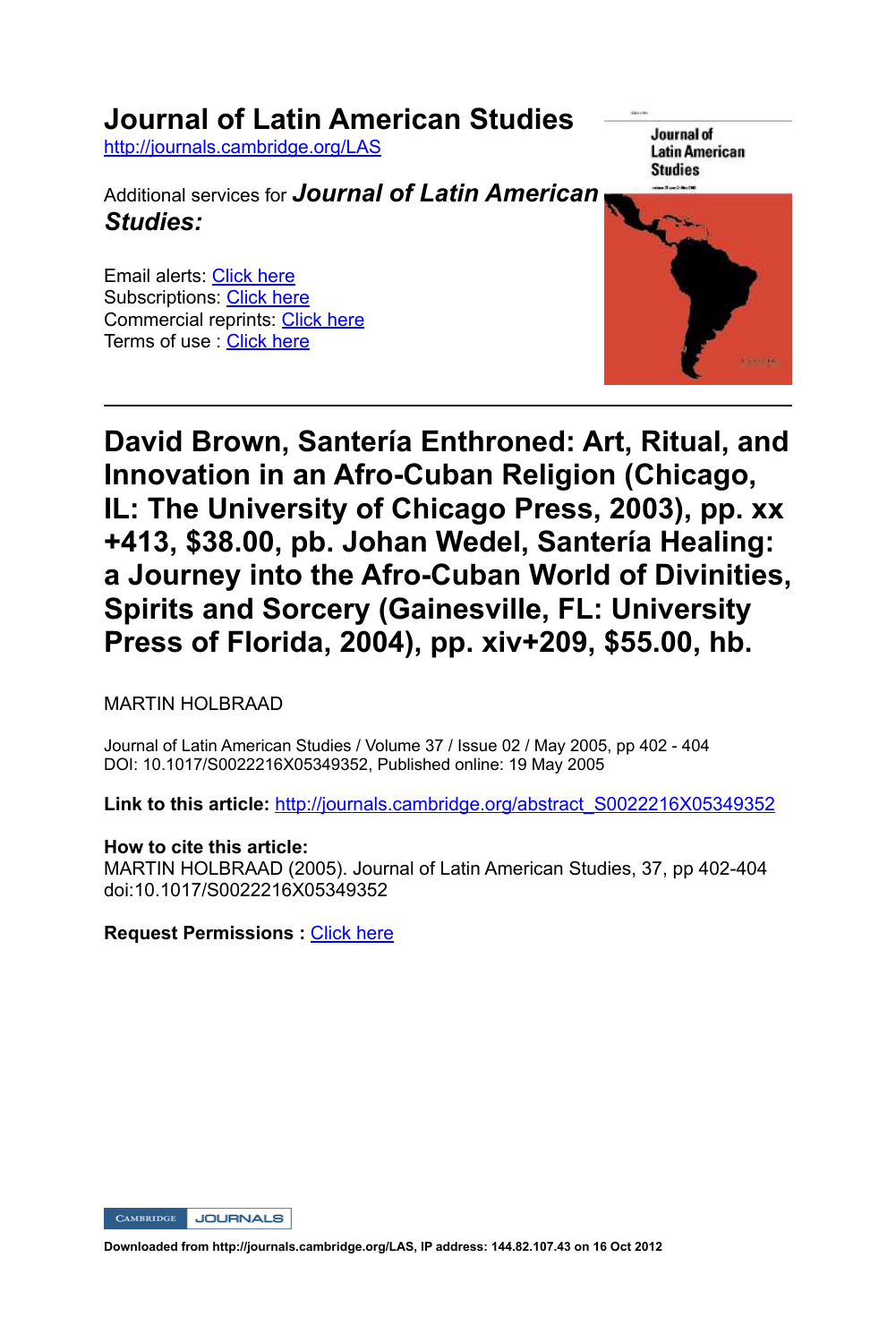J. Lat. Amer. Stud. 37 (2005). doi:10.1017/S0022216X05349352

David Brown, Santería Enthroned: Art, Ritual, and Innovation in an Afro-Cuban *Religion* (Chicago, IL: The University of Chicago Press, 2003), pp.  $xx + 413$ ,  $$38.00, pb.$ 

Johan Wedel, Santería Healing: a Journey into the Afro-Cuban World of Divinities, Spirits and Sorcery (Gainesville, FL: University Press of Florida, 2004), pp.  $xiv + 209, $55.00, hb.$ 

The ethnography of Cuba has for long been a Cold War victim. Following the debacle over the expulsion from the island of Oscar Lewis and his team in the early 1970s with innuendos about his supposed collusion with the CIA, the Cuban government effectively shut the door on Western fieldworkers, and, as Cuban intellectuals today attest, the very word 'anthropology' became politically suspicious. In the 1970s and '80s ethnographic studies of Cuban society and culture were conducted only by Cuban researchers under government monitoring. Indeed, the Marxist-Leninist overtones that one still encounters in the local literature are perhaps best interpreted as remnants of that period, when the scholarly task of understanding Cuban society and culture was inextricably linked with the political one of changing it. Similarly, the emphasis in Cuban scholarship on historical documentation and ' folklorist' data collection may be due partly to the strong influence of the Soviet school of 'ethnology', although the enduring influence of the pre-revolutionary master Fernando Ortiz, with his abiding interest in documenting processes of creole 'transculturation', may have also played its part. Studies in the Euro-American ethnographic tradition – emphasising holistic research based more on participant observation than 'normative' data collection – have only begun to be possible recently, with the island's piecemeal openings to the West following the collapse of the USSR. Indeed, following pioneering studies by Daniel on rumba music and Rosenthal on political organisation, it may be fair to say that the ethnography of Cuba is still lacking a definitive monograph.

The field of Afro-Cuban religion, to which both books reviewed here belong, is the most likely to produce such a qualitative leap. With Cuban institutions such as the Conjunto Folklórico Nacional, the Centro de Antropología, the Fundación Fernando Ortiz and some university faculties now keen to co-opt funded Western researchers in the study of the more dazzling expressions of the 'cultura nacional', a new generation of Europeans and North Americans (many of them PhD students) were able to conduct fieldwork among religious practitioners from the mid-1990s onwards. As a result, the past five years have seen the publication of the first

**JOURNALS**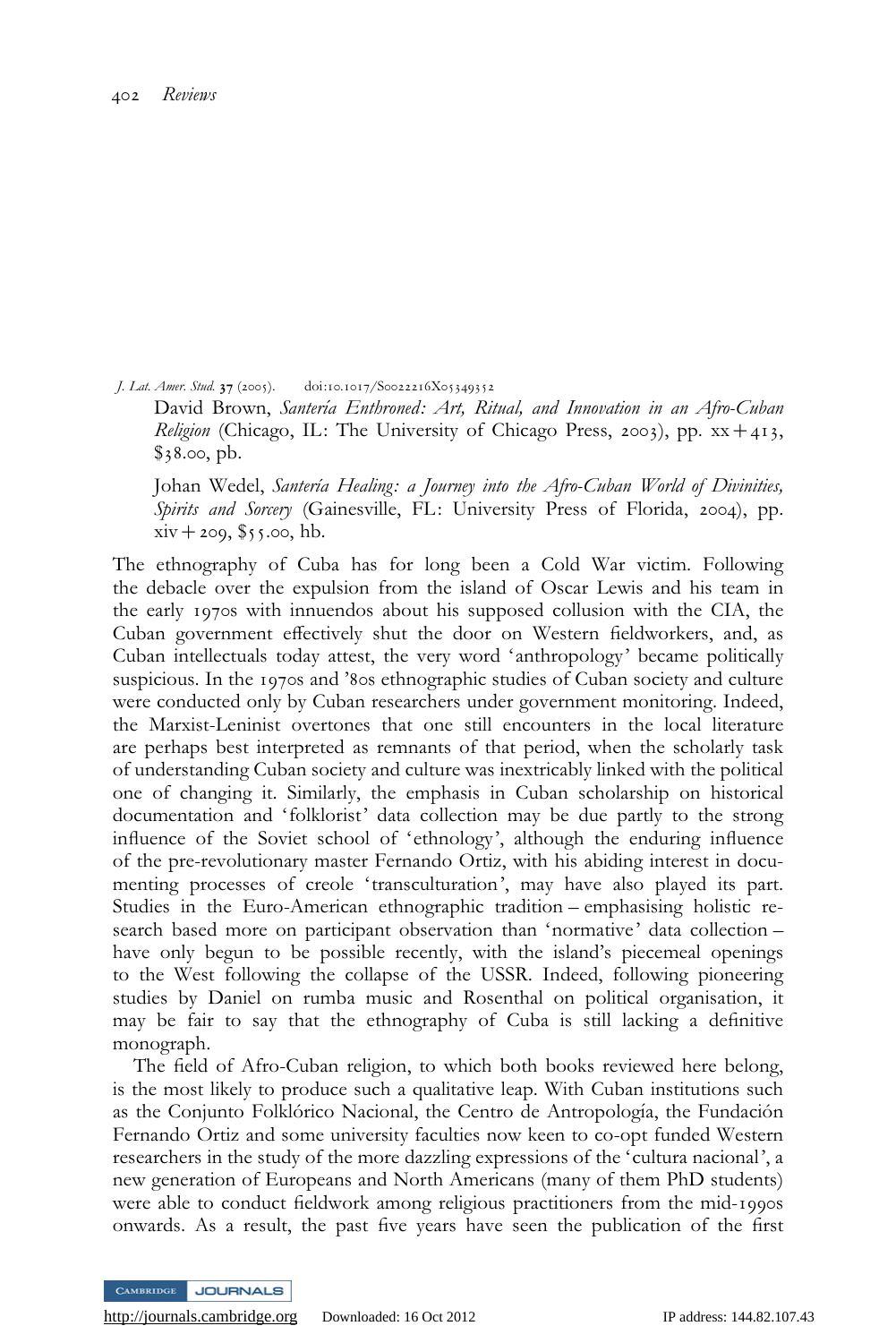English-speaking studies of Afro-Cuban religion on the island since the works of William Bascom in the 1940s and '50s. While none of them has the scope and depth of a definitive ethnography, these works, including the two reviewed here, are invaluable additions to a literature that had thus far consisted of accounts of the practice of Santería and other Afro-Cuban religions in the USA, often written by practitioners with a view to the New Age market.

Johan Wedel's *Santería Healing* is the first book-length monograph in English to provide a systematic ethnographic account of Santería practice in contemporary Cuba. Based on the author's doctoral fieldwork in Matanzas, a city well known for its Santería tradition, the book is focused on the medicinal aspects of cult practice. But in placing notions of affliction and healing within the broader context of Santería cosmology and ritual, the book also offers an overview of the main aspects of worship, including a description of the pantheon, accounts of divination and initiation rituals, the role of music and possession, as well as the relationship of Santería with other Afro-Cuban cults, including the 'darker' practices of sorcery. The central claim of the book is that while the remedies that Santería claims to offer may not necessarily 'cure' the sick (in a biomedical sense), they can contribute to 'healing'. Healing, here, is understood as a process that allows the experience of illness to be transformed for the better, by redefining the illness in terms of the sufferer's relationships to particular deities and to his or her social and physical surroundings more generally. Initiation ceremonies, argues Wedel, are particularly effective in this respect, since they place the sick neophyte in a series of relationships with deities (and, by extension, the physical and social features with which each deity is associated), that from then on provide the terms with which the sufferer may conceptualise his or her condition and its prospects. Adopting what he calls a 'phenomenological' approach, Wedel builds his case mainly on accounts given to him by a number of sufferers, showing how the experience of illness is formed through personal narratives about worship.

From an ethnographic point of view, the weaknesses of Wedel's book are those of a pioneering work conducted by a young scholar (the book is rather evidently based on the author's doctoral dissertation). Valuable though it is, his attempt to embed sufferers' narratives of illness within a comprehensive account of Santería worship does not quite work. His overview of Santería practice is spread too thinly, failing to provide a sufficiently integrated context for the repetitive narratives of his informants, which often appear anecdotal. Wedel's account is at its most sophisticated when sufferers' narratives are countered by the critical commentaries of people who see Santería as 'exploitation', thus placing Santería healing in the contrasting context of the socio-economic difficulties Cubans have been facing in the post-Soviet era. In fact, his theoretical attempt to make sense of Santería 'healing' can be seen as an attempt to 'defend' it, and particularly to fend off Western misconceptions of Santerı´a as a 'primitive' equivalent to Western medicine. The strategy is fair, and well-established in the field of medical anthropology. Nevertheless, the distinction between 'healing' and 'curing' is not sufficiently powerful to expose the radically different assumptions that underlie Santería and biomedicine. For, as it stands in the book, the point about healing does not amount to much more than the claim that Santería makes sufferers feel better about their illness by providing them with a fanciful aetiology, involving spirits and the like. More analytical work would be needed to distinguish Santería from what medics like to call 'quack' medicine.